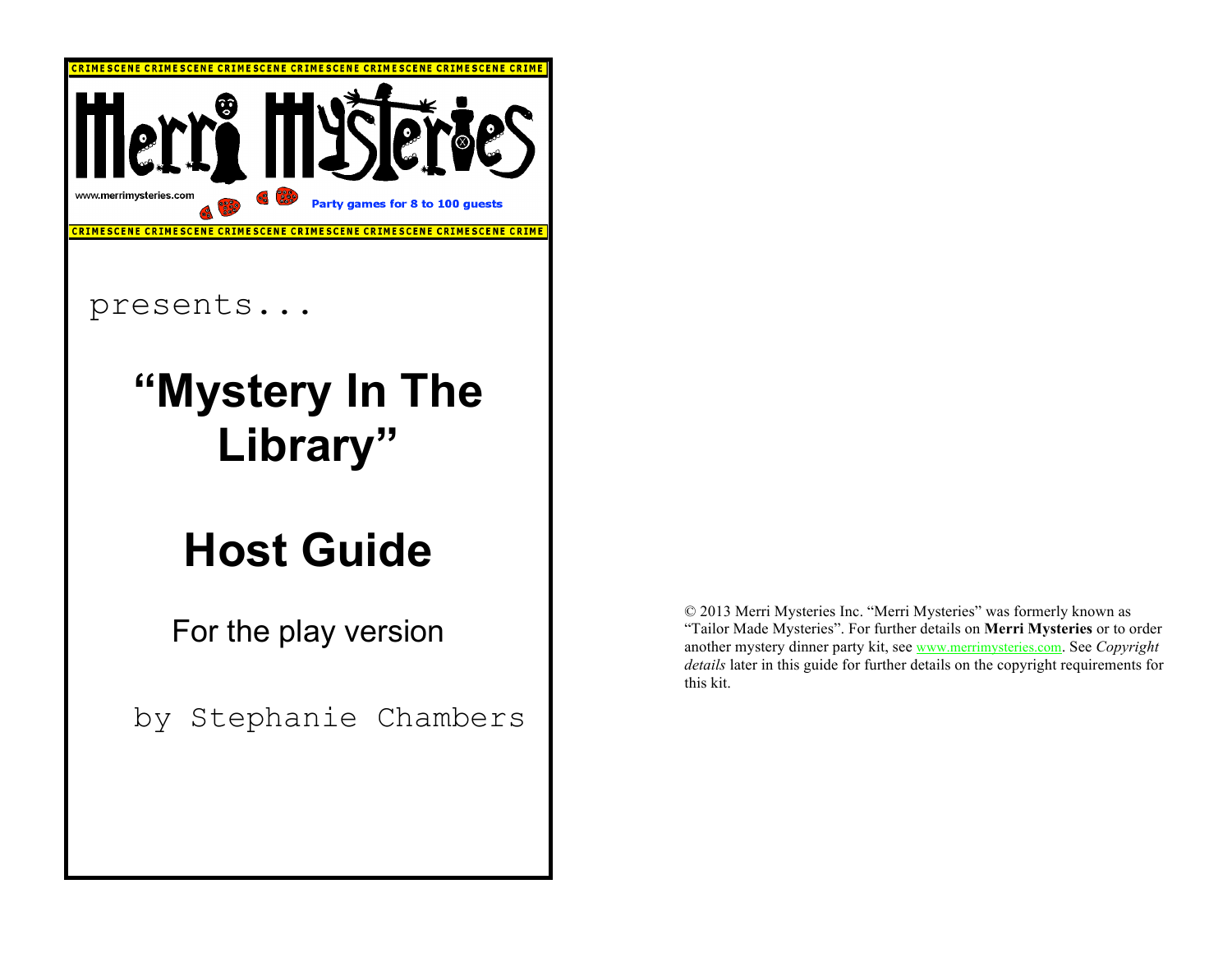### **Host's guide**

It is easy to prepare and run a mystery party. We recommend that as host you should also take a role and participate along with everyone else. With our mysteries, not even the criminal knows who did it. But with a little intelligence and a careful ear for important clues, it is possible to solve the mystery.

#### *Preparing for the party*

- 1 Decide when you will be having the party, where and who will play each role. You should read the description of each character and try to select a role for each guest. Or you may like to give your guests a choice of the roles not yet taken and let them decide for themselves. It is better if people play roles that are as different as possible from their normal lives.
- 2 We recommend that you tell your guests to: "Please dress up as your character. Over dressing and going to extremes is highly recommended." We generally find that the more people put into the event, the more fun it is.
- 3 Decide how you want to do the invitations. You can print out the Word or Adobe Acrobat versions and handwrite the details, or you can type in your party details before you print it out. There are versions with four invitations per page or one invitation per page. You can print them in color or black and white or you may like to print them on colored paper.
- 4 The invitations refer your guests to read a web page to find out more details about their character (ie their character's description and their dress suggestions). They should try and read the descriptions of all of the suspects before they come to the party. We sometimes hide clues in these. However, they don't need to read the descriptions of the optional characters.
- 5 Print out the play.
- 6 Cut each page in two using a guillotine/paper trimmer or scissors. Don't read the play beforehand as it will spoil your enjoyment of the party, and you may spoil everyone else's enjoyment by letting on that you know everything!
- 7 Staple the pages together into a booklet for each act.
- 8 If it says "Anyone" can say the clue, give it to someone who hasn't had much to say or if you have people playing optional roles, give it to one of them (they should be taking turns to say the "anyone" clues). Just make sure it isn't the same character as the next character in the play. You may like to work out beforehand who will say each of the "Anyone" clues and write their character's name next to each one.
- 9 The "Who Did It" pages are at the end with a warning beforehand not to read the next section. Fold these unread, put them in an envelope and open it at the end of your party to find out who did it.
- 10 Print a nametag for each guest. You can print them in color or black and white or you may like to print them on thicker or colored paper. Cut these up and have some small safety pins handy.
- 11 Print additional copies of "Mystery In The Library" map to hand out or enlarge it and put on the wall.
- 12 Decorate the room just before the party (see *Décor suggestions*).
- 13 Prepare or arrange for food for the event (see *Menu suggestions*).
- 14 Decide whether you are going to have prizes for the party (see *Preparing prizes*). This is optional, but recommended.

#### *Décor suggestions*

These are suggestions you might like to follow to make the location look like a library:

- A few bookcases filled with books
- A few small tables with books scattered on them
- A couple of books (eg cheap paperbacks or books people don't want any more) in the middle of the table or arranged between bookends so it is like a mini library (if possible put at least one copy of their characters book on the table)
- Placemats printed on paper to look like books spread open
- Play a variety music suited to some of the characters. For example, the soundtrack to Aladdin etc.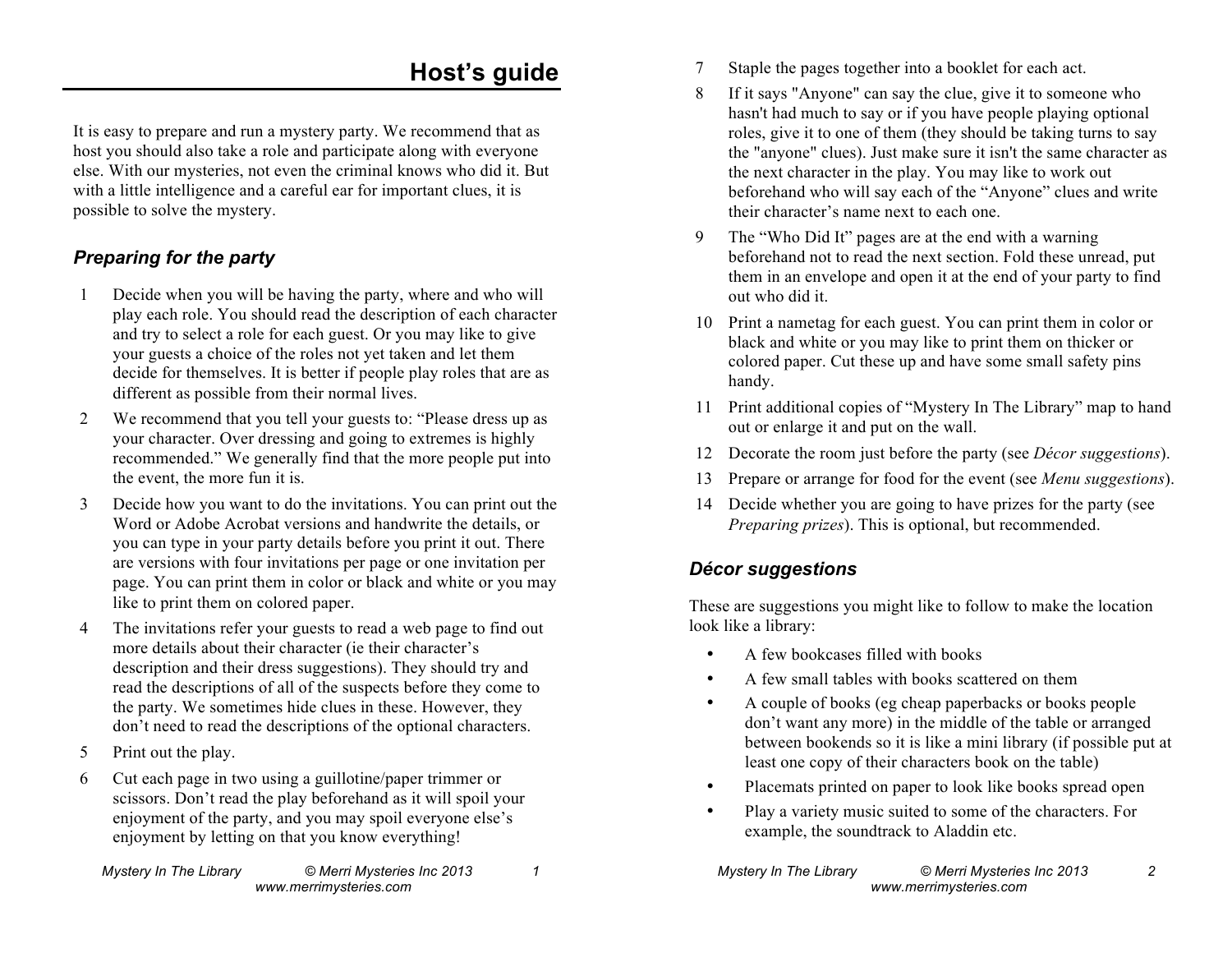#### *Menu suggestions*

You can serve whatever you want. However, as most of the characters are from long ago, you might aim for an olden day feel. For example, you could serve meat or vegetable pies, a roast and Yorkshire pudding for main course and bread and butter pudding for dessert. Search for recipes on the Internet (eg search for specific recipes on **www.google.com**).

If it is a children's party, it is best to serve normal children's party food as that is what they are familiar with.

You may like to create some fun food relating to certain characters such as porridge for Goldilocks and a cake marked "Eat Me" for Alice in Wonderland (and everyone else) to eat.

#### *Preparing prizes (optional)*

This is optional, but you may like to have some prizes available to give to the people:

- who guess who did it
- with the best costume.

You can reduce the number of people you have to give a prize to by asking for details as to who, how and why the person did it.

If you do have prizes, you should let people know they exist just after you read out *"The Rules"*.

**Tip:** Don't assume that only one person will guess who did it. It is best to have a prize you can divide up (eg a box of chocolates or a bag or box of Turkish Delights). If no one guesses correctly, divide the prize up amongst everyone.

If you have a color printer and some T-shirt transfers, you may like to download and print out some of our special T-shirt logos (ie "I Guessed Who Did It" and "I Had The Best Costume"). See http://www.merrimysteries.com/tmm/prizes.htm for details. These are free to download.

We suggest that you run the party as follows:

- 1 Give each guest their name tag and a small safety pin to attach it with.
- 2 When everyone has arrived, read *The Rules* to everyone.
- 3 Have everyone introduce themselves to the group by saying their character's name and a few words about themselves from their description.
- 4 Check that everyone has read the *"The Suspects"* pages. If they haven't, give them a few minutes to read them quickly. There may be important clues in *"The Suspects"* pages.
- 5 Serve the First Course of your meal or have dips available. Generally we don't recommend you continue with the play while people are eating unless you are pressed for time.
- 6 Start Act One of the play. Pass the play booklet around to each person mentioned. If it says "Anyone" can say the clue, give it to someone who hasn't had much to say or if you have people playing optional roles, give it to one of them (they should be taking turns to say the "Anyone" clues). Just make sure it isn't the same character as the next character in the play. You may like to work out beforehand who will say each of these "Anyone" clues and write their character's name next to each one.Make sure everyone reads out all their lines and that everyone participates.
- 7 Serve the Second Course of your meal (if applicable).
- 8 Do Act Two. Serve Dessert (if applicable).
- 9 Do Act Three.
- 10 Serve hot drinks and after dinner mints (if applicable).
- 11 Ask each person to think about who did it and why and how they did it. Ask them to write down their final choice. When they are ready, go around the group and ask everyone who they think did it and why and how they did it.
- 12 After everyone has had a guess, take the *Who Did It* pages out of their sealed envelope and read as specified.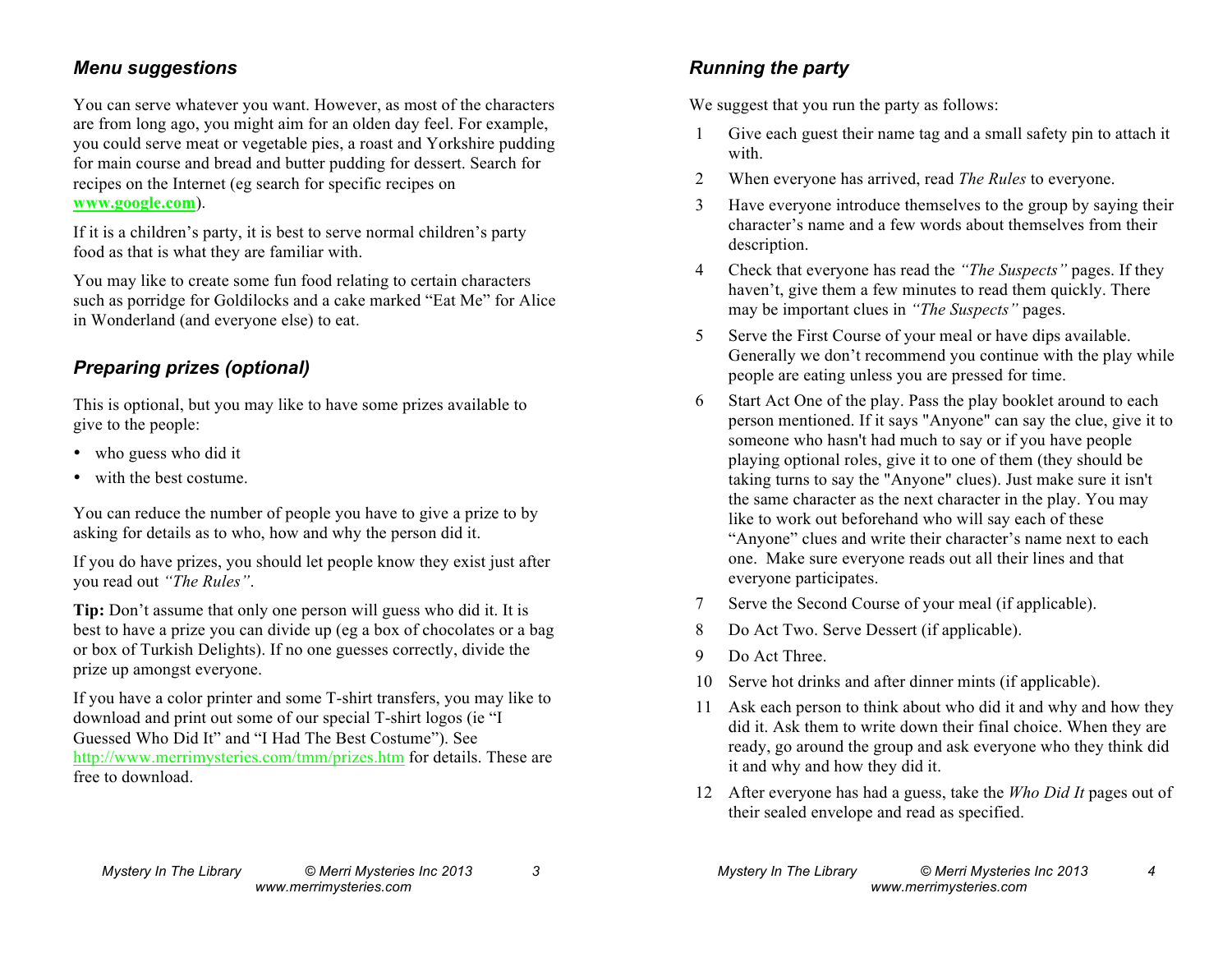13 Present the prizes (if you are providing these). If more than one person guesses correctly, give the prize to the person who has the most correct answers as to how and why the person did it. You may like to also give a prize for the person who has the best (or most creative) costume.

#### *Copyright details*

© 2013 Merri Mysteries Inc. "Merri Mysteries" was formerly known as "Tailor Made Mysteries". For further details on **Merri Mysteries** or to order another mystery dinner party kit, see www.merrimysteries.com.

Merri Mysteries Inc agrees to grant a license to you to save the files to your hard disk and print out and use or perform our kits, according to the terms and conditions described in the online order form on our website.

If you wish to use our kits on a commercial basis (eg as a venue for mystery party events or as an event organizer or an actor or theater group), you must pay the commercial rate for the kit.

#### *These are to be read out by the host to the whole group at the beginning of the party:*

Welcome to "Mystery In The Library"! The other night in the library, when many characters were out of their books enjoying a sojourn in the night air, a crime was committed, grim and grave, right in our own library. As a result his Majesty Henry VIII – that famous monarch from the English history books – has disappeared. Gathered are the characters who were present in the library at the time of the nasty deed. But the perpetrator of this heinous crime will no doubt be revealed as the night proceeds.

There is a separate play booklet for each of the three acts. Only read your lines as required and please don't read the pages ahead of time. There are assigned lines and there are also some lines that can be said by "Anyone". We will be taking turns to say these "Anyone" clues and making sure we all get to participate. If there is another character's name written next to an "Anyone" clue, then that person should say it.

There is no need to hurry through this and you can adlib a little if you want. You do not have to read each line exactly as it is written – embellish it if you want, but just don't change its meaning. You might like to speak in slang or with an accent. For example, if you are playing a snob, you might speak as if you have a plum in your mouth. If your character is distressed, you could reveal your clues in between sobs. Act it out to the fullest. This is your chance to be dramatic!

At the end of the party you will be asked to guess who performed the crime and how and why they did it. If you work out who did it before the party ends please keep it to yourself.

*Optional:* There is a prize for the people who guess who did it. There is also a prize for the person with the best costume.